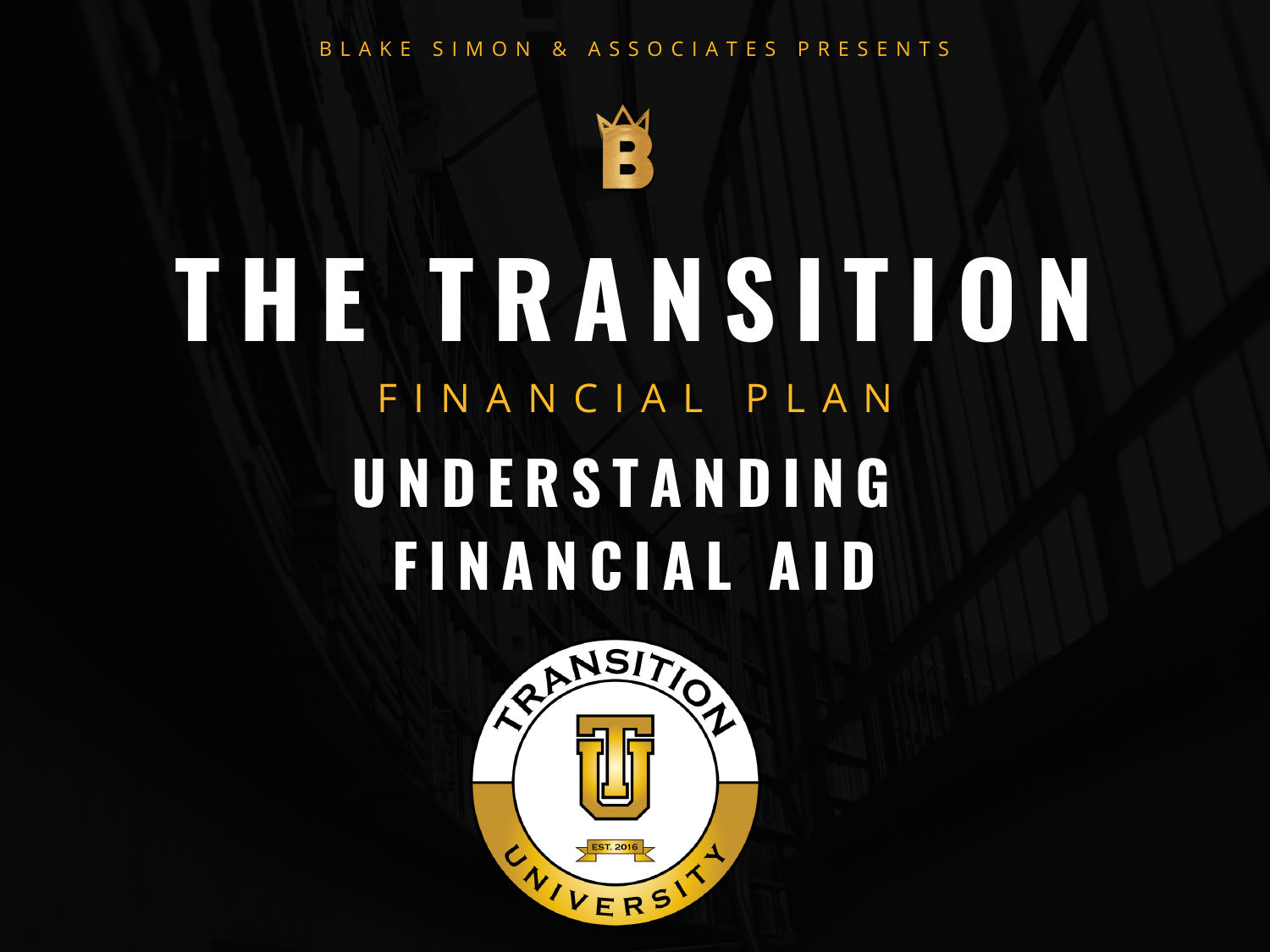# **W H A T I S F I N A N C I A L A I D ?**

**Financial aid** is any scholarship, grant, loan, or paid employment offered to help a student pay for collegerelated expenses. Additional resources may be available.

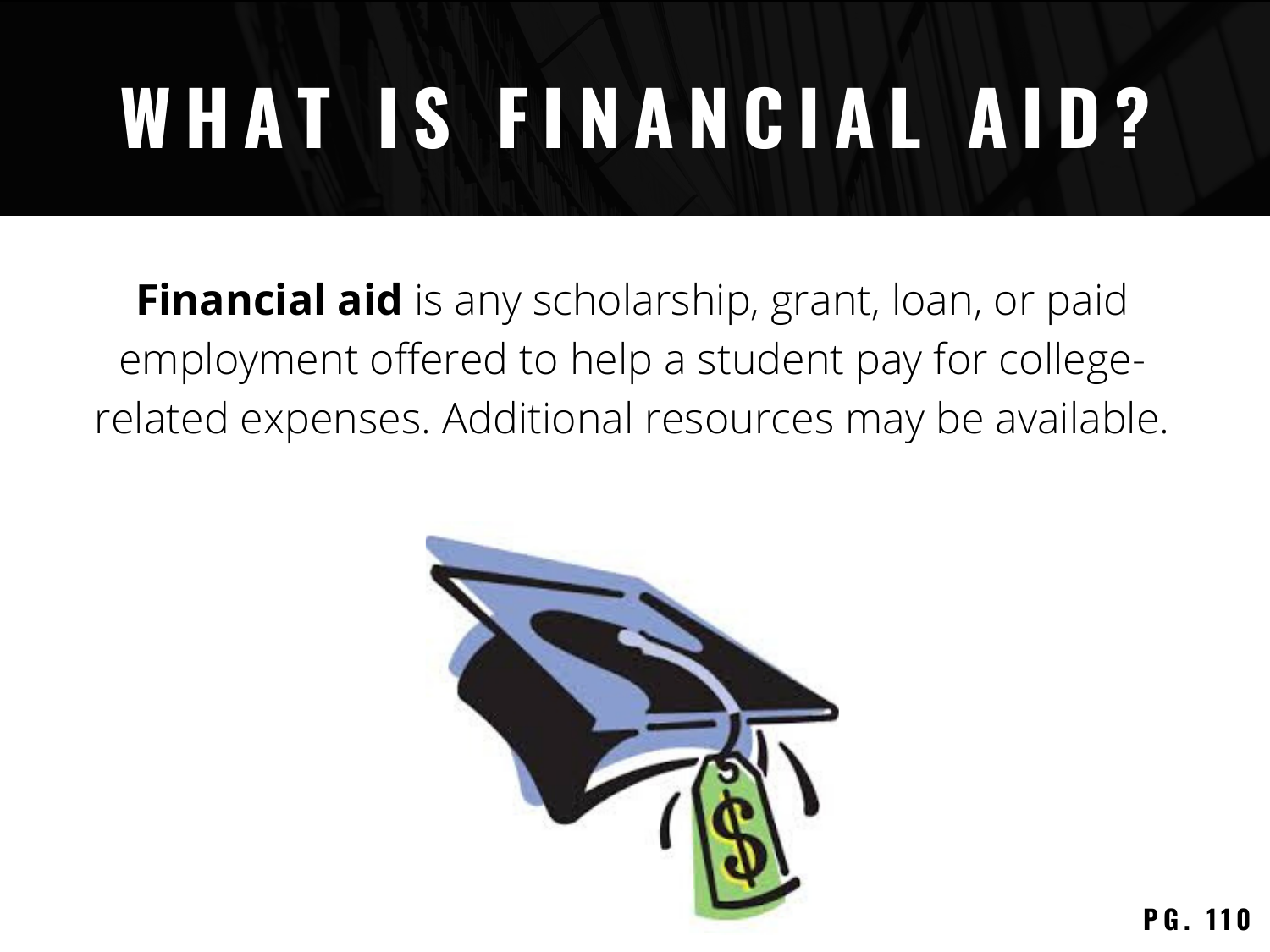# **U N D E R S T A N D I N G F I N A N C I A L A I D CATEGORIES OF FINANCIAL AID**

## **M E R I T - B A S E D F I N A N C I A L A I D**

Financial aid received based on talent such as academic, athletic or artistic abilities.

#### **N E E D - B A S E D F I N A N C I A L A I D**

Financial aid received based on family income, assets, and other household information.

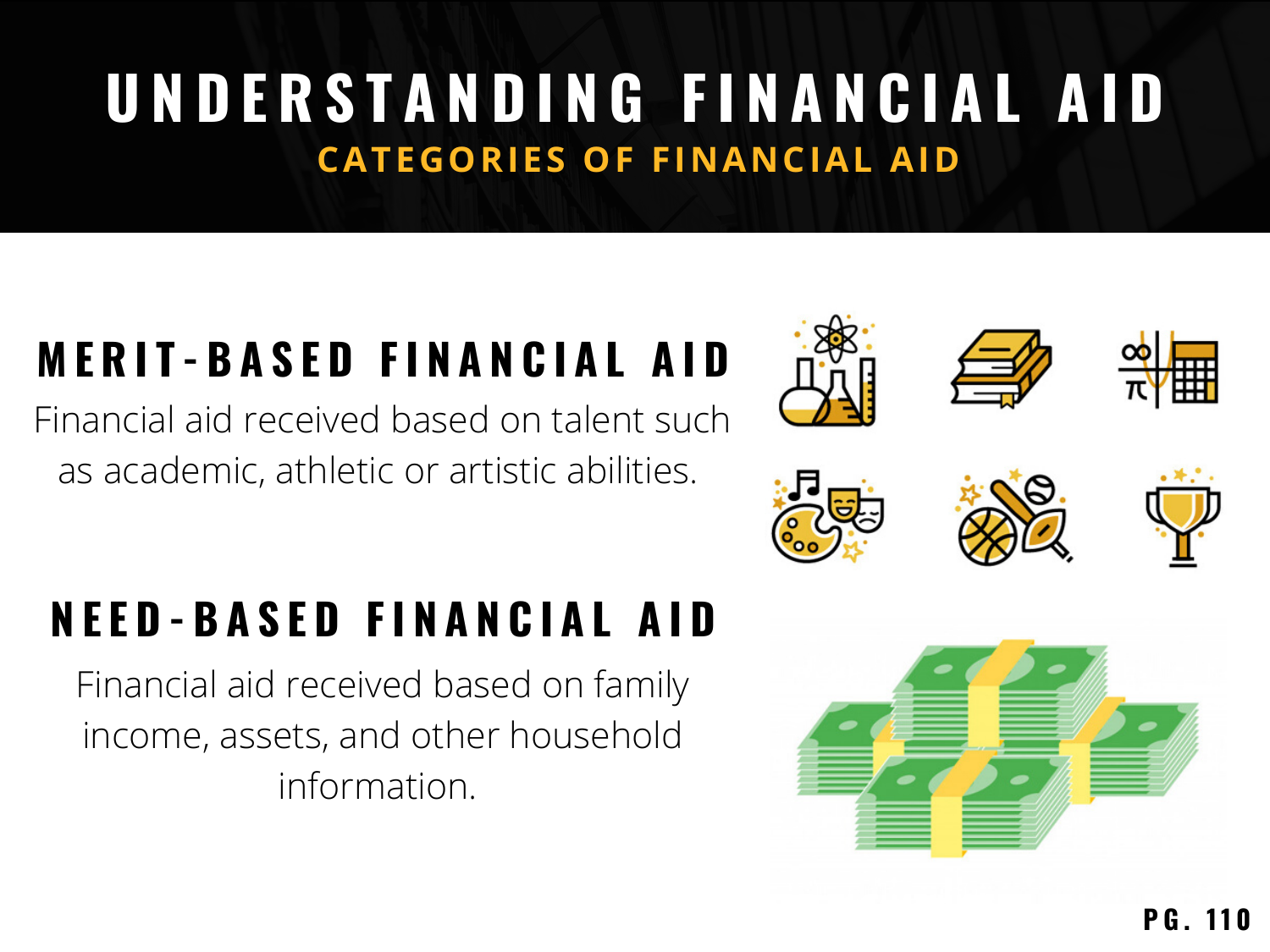## **U N D E R S T A N D I N G F I N A N C I A L A I D TYPES OF FINANCIAL AID**

#### **G R A N T S**

Need-based and does NOT have to be paid back. Federal (Pell & SEOG) & State availability. Must complete FAFSA.

# **F E D E R A L D I R E C T L O A N S**

DOES have to be paid back. Includes federal subsidized (need-based), unsubsidized, & parent PLUS. Consider loans as last option.

# **F E D E R A L W O R K - S T U D Y**

Need-based and does NOT have to be paid back. Parttime job for student. Must complete FAFSA.

# **S C H O L A R S H I P S**

Usually merit-based and does NOT have to be paid back. Academic, Athletic, Artistic, Third-party, Institution, Department (college). FAFSA completion may be required.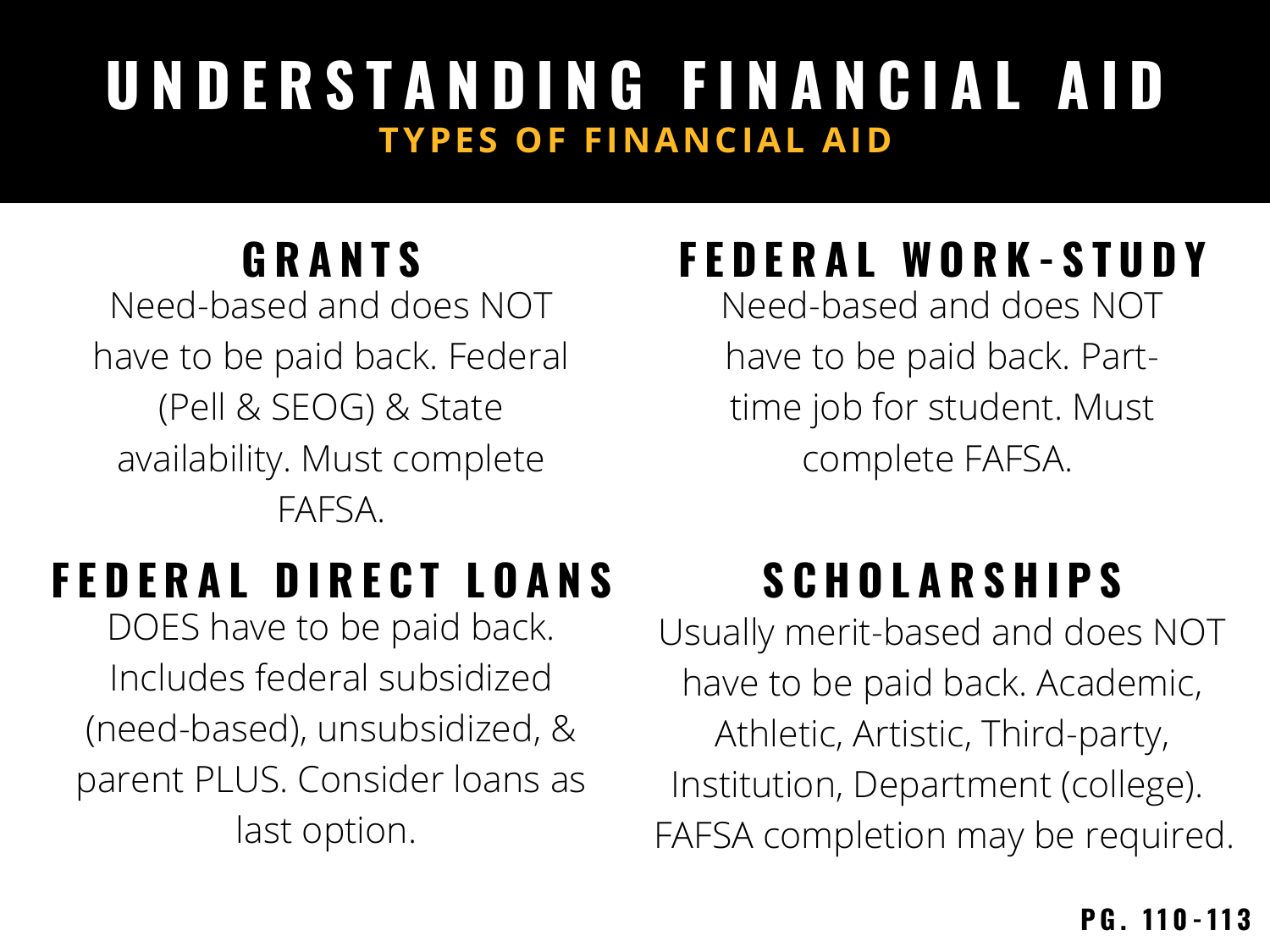# **W H A T I S T H E F A F S A ? FREE APPLICATION FOR FEDERAL STUDENT AID**

# **T H E F A F S A**

The FAFSA is a form completed by current and prospective college students in the U.S. to determine their eligibility for student financial aid

*Open October 1st each year. Closes June of following year. Check for state priority dealines.*

## **F A F S A C H E C K - L I S T**

U.S. Citizen, Diploma/GED, FSA Student ID, Income (IRS DRT), College/University options, Dependency status & Special Circumstances, Student Aid Report (SAR), Expected Family Contribution (EFC), Verification

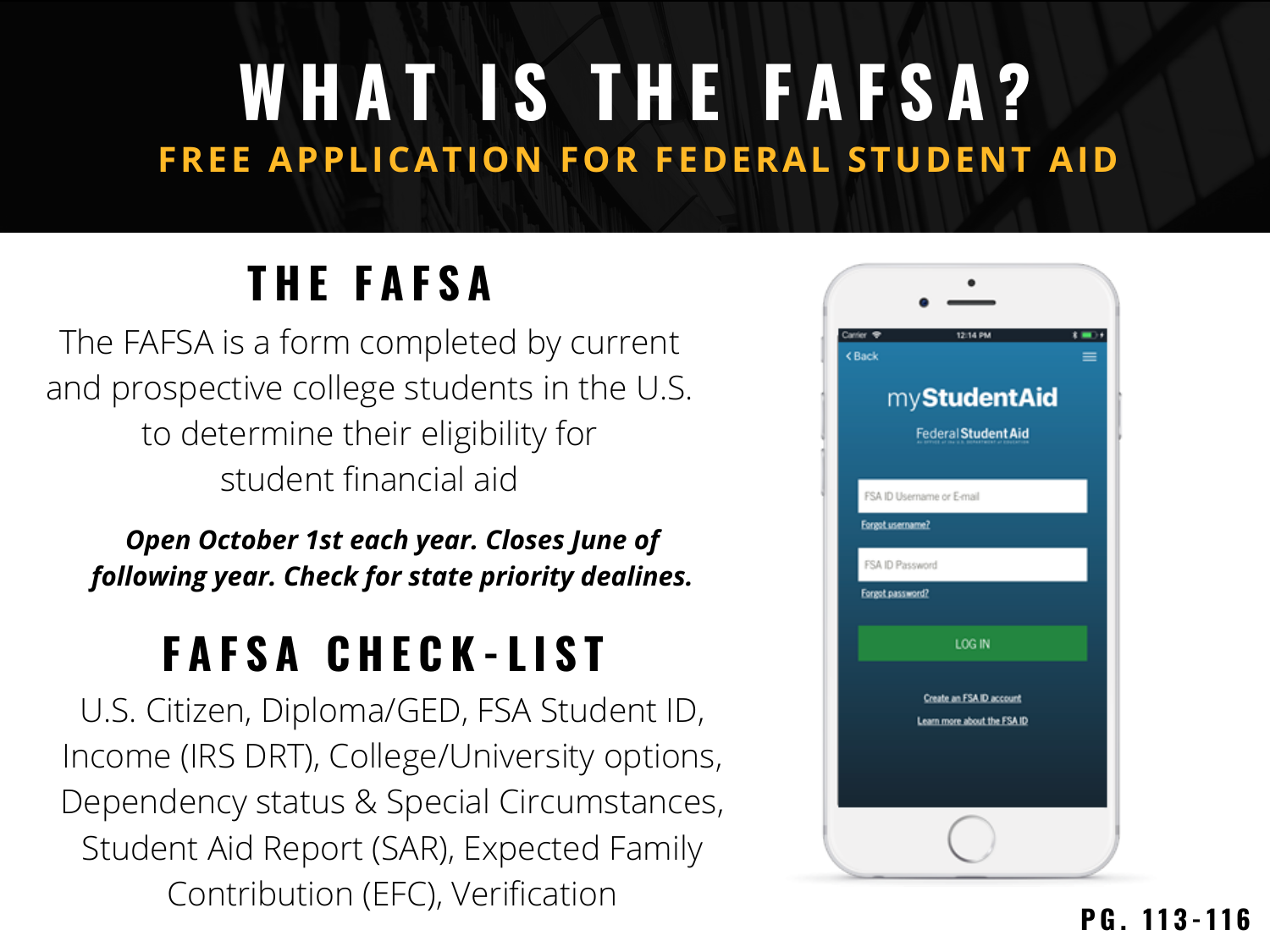# **S A T I S F A C T O R Y A C A D E M I C P R O G R E S S ( S A P )**

#### *SAP* is used to define academic requirements to maintain eligibility for student financial aid.

## **M E A S U R E D B Y 3 A R E A S**

- 1. Grade Point Average (GPA)
- 2. Completion Rate
- Attemptemted Hours 3.